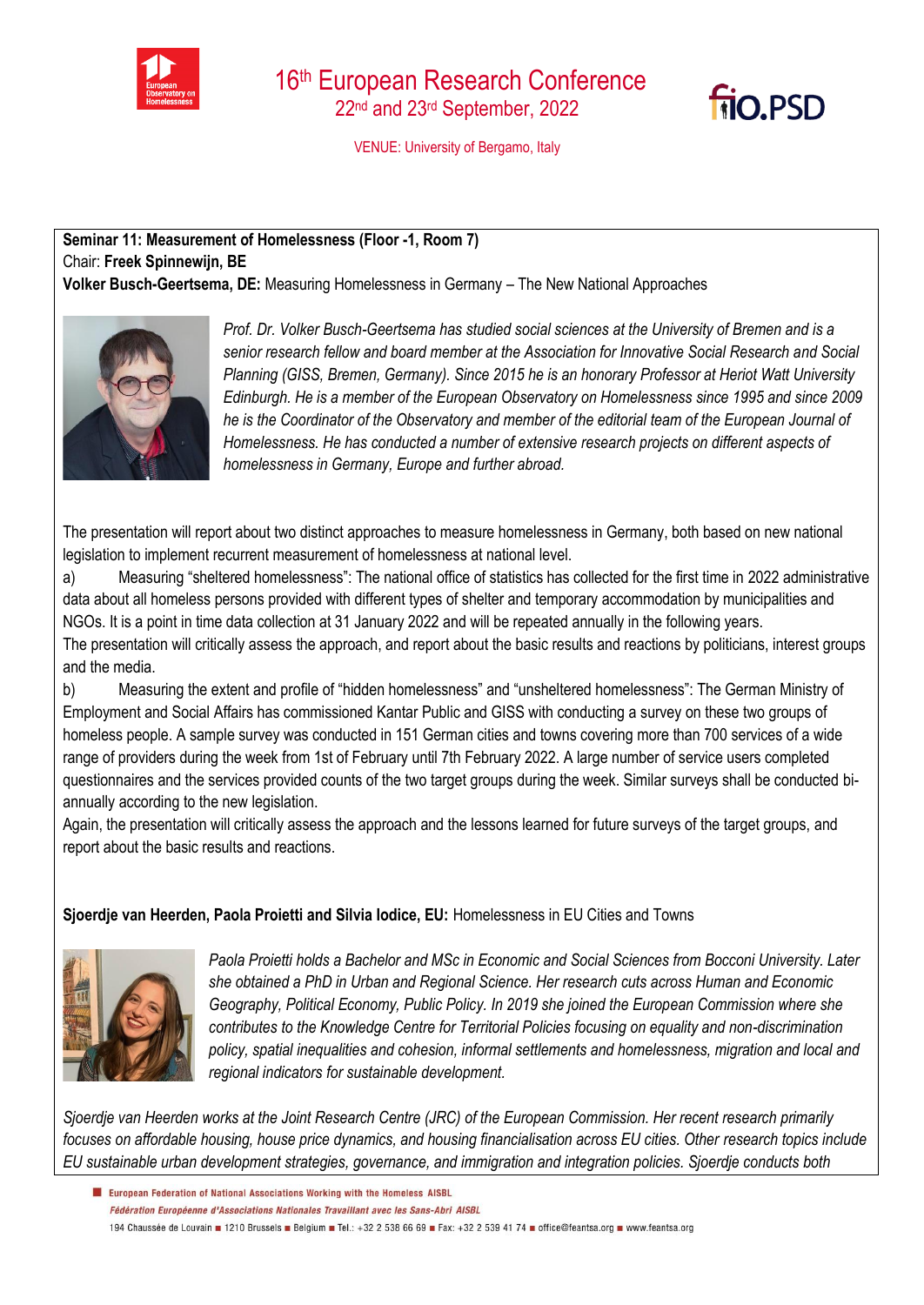



## VENUE: University of Bergamo, Italy

*quantitative and qualitative research and has published in various peer-reviewed journals (e.g. Urban Studies, Electoral Studies, Journal of Urban Affairs, Journal of Ethnic and Migration Studies). She holds a Msc in Urban Studies and a PhD in Political Science from the University of Amsterdam.*

*Silvia Iodice holds a Ph.D. in Architecture (Doctor Europaeus; thematic area: Urban Planning and Evaluation), at the Department of Architecture of the University of Naples 'Federico II'. Since 2020 she is Contract Agent at the Joint Research Centre (European Commission), working as urban analyst and researcher in the Territorial Development Unit to support European policies with territorial analyses. She is mainly involved in urban-related projects and activities dealing with multi-dimensional phenomena and she takes care of the Community of Practice on Cities (CoP-CITIES), meant as an initiative to improve information sharing and enhance collaborative work among relevant urban stakeholders.*

The number of people experiencing homelessness in the EU has increased over the past decade. While the exact consequences of the Covid-19 pandemic still remain to be seen, there is cause for concern. In many cities, a growing number of people are at risk of losing their accommodation. In this context, our study summarises the main findings from a survey conducted among a sample of European cities and towns, composed of 133 local administrations across 16 EU Member States. The survey was conducted in 2021. A specific feature of the research is that findings are also analysed according to city size (ranging from small towns to large metropolitan areas), allowing for the detection of possible differences in terms of homelessness numbers, profiles, trends, and policies between cities, both before and during the Covid-19 pandemic. Overall, there are indications that city size matters when it comes to homelessness, for example, exclusively smaller urban areas report 'zero homelessness', while in smaller urban areas that do experience homelessness, more variation in profile type is observed (e.g. chronic, transitional, episodic). Furthermore, during the pandemic, it was largely the smaller urban areas that maintained stable numbers of homeless people. At the same time, our study makes clear that more research is needed to fully understand the exact cause of these differences. For example, the observation that smaller urban areas more often experience 'zero homelessness' may be rooted in more effective (prevention) policies, migration to larger cities, or due to different definitions or methodologies to measure homelessness. Improving policies that aim to tackle homelessness and precarious living conditions, fits with the 'Leaving No One Behind' principle, which is crucial in the United Nations' Sustainable Development Goals framework and several EU initiatives, among those the European Pillar of Social Rights.

**Arianna Gatta, IT:** Making the Invisible Visible: Challenges in Estimating the Homeless Population



*Arianna Gatta is a PhD researcher at the European University Institute in the Department of Political and Social Sciences. In terms of methods, her research focuses on quantitative methods for measuring homelessness and hard-to-reach populations, as well as the use of experimental and qualitative approaches. In terms of topics her work focuses on access and consequences of conditional welfare for marginalized groups such as the homeless and the unemployed youth. She collaborates with fio.PSD and is currently visiting at INPS as collaborator of professor Klarita Gërxhani.*

In the last 40 years social scientists have developed and applied a wide variety of methods to measure the homeless population. However, estimates tend to differ significantly depending on the method used. This leaves the question "How many homeless are there?" a difficult one to answer, despite being crucial for public policies. Moreover, little is known regarding the degree of comparability of the results produced by the same method over time. In this work strengths and drawbacks of different quantitative methods are outlined, providing insights on what they can and cannot measure. The city of Rome is used as case study, as the total homeless population has been estimated repeatedly over time using capture-recapture method (in years 2002-2011), point-

El European Federation of National Associations Working with the Homeless AISBL Fédération Européenne d'Associations Nationales Travaillant avec les Sans-Abri AISBL 194 Chaussée de Louvain 1210 Brussels Belgium B Tel.: +32 2 538 66 69 B Fax: +32 2 539 41 74 B office@feantsa.org B www.feantsa.org